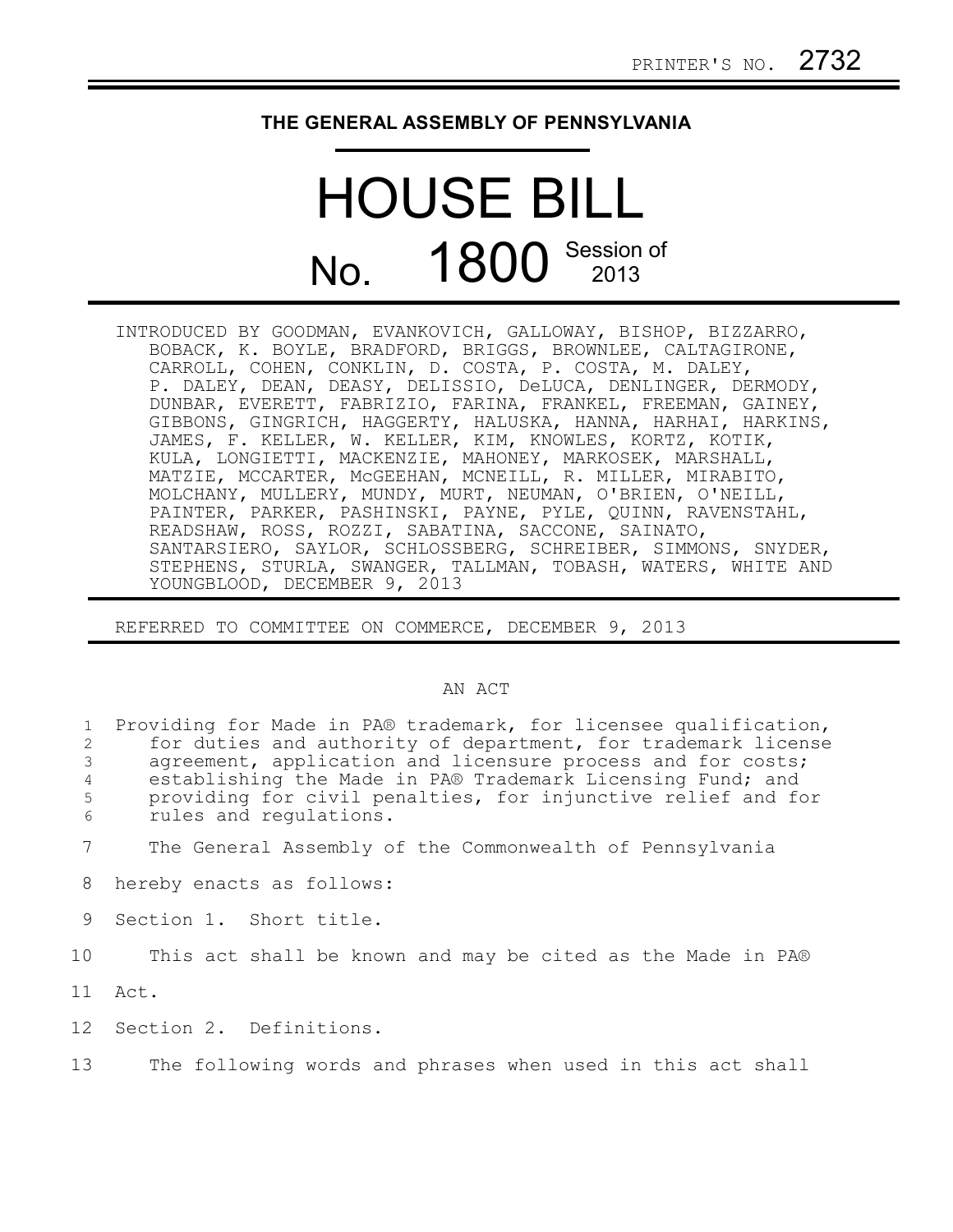have the meanings given to them in this section unless the context clearly indicates otherwise: "Department." The Department of Community and Economic Development of the Commonwealth. "Fund." The Made in PA® Trademark Licensing Fund established in section 8. "Licensee." A qualified entity that is subject to a current Made in PA® trademark license agreement with the department. "Made in PA® trademark." One or more trademarks that: (1) consist of the phrase "Made in PA" or "Made in Pennsylvania"; and (2) may include specific graphic designs or artwork as part of the trademark registration. "Pennsylvania-made commodity." Tangible products produced or manufactured in this Commonwealth by a business and that are transported or intended to be transported in commerce. "Person." An individual, partnership, corporation, association or another legal entity. "Qualified entity." A person that produces, manufactures, sells, offers for sale, markets or promotes Pennsylvania-made commodities. Section 3. Made in PA® trademark. The department shall take the actions necessary and appropriate to acquire, create, establish, register, maintain, license, promote and protect a Made in PA® trademark for use on or in connection with the sale, marketing or promotion of a Pennsylvania-made commodity. Section 4. Licensee qualification. To become a licensee a qualified entity must be: (1) a person that produces or manufactures a 1 2 3 4 5 6 7 8 9 10 11 12 13 14 15 16 17 18 19 20 21 22 23 24 25 26 27 28 29 30

20130HB1800PN2732 - 2 -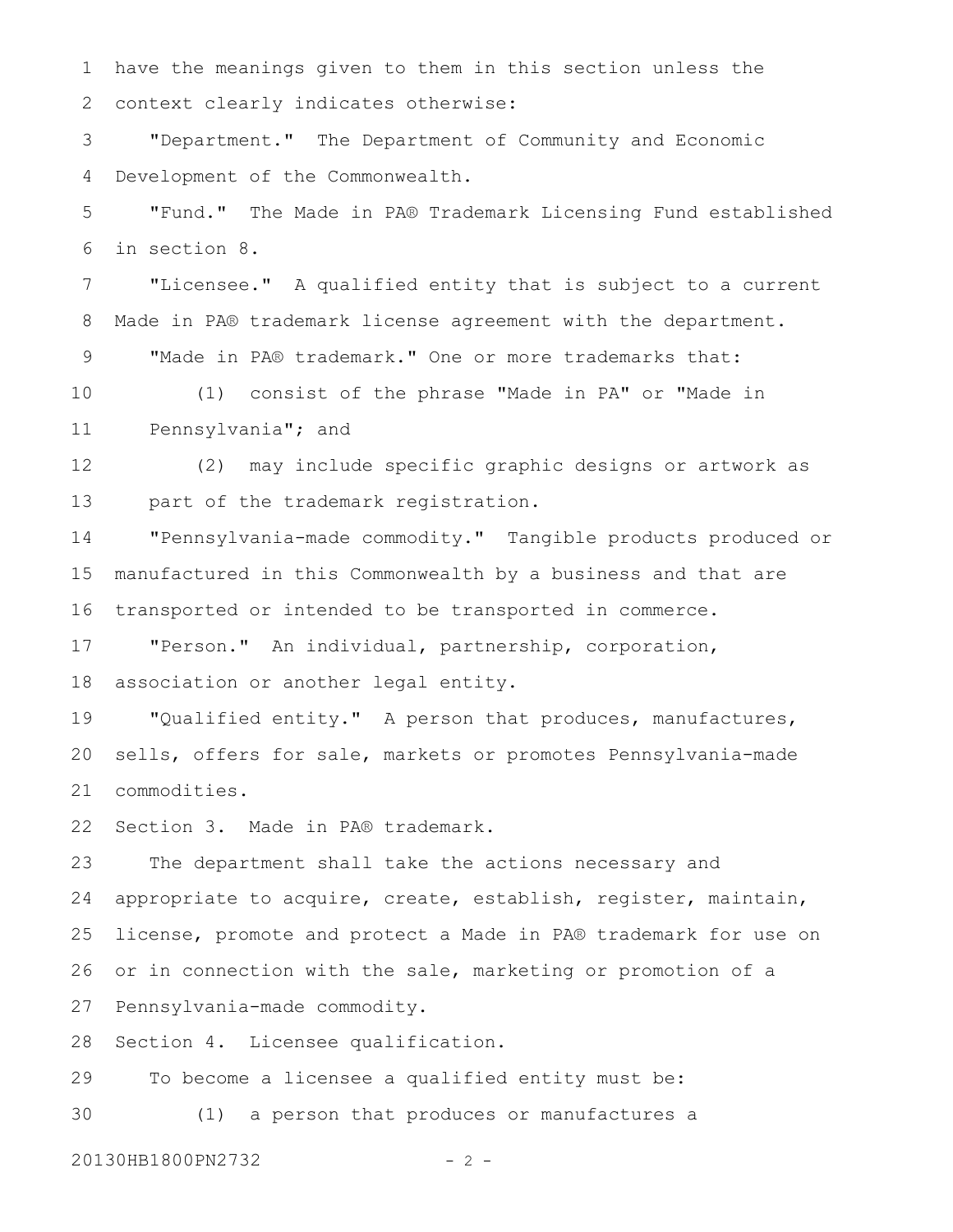Pennsylvania-made commodity in whole or in part at a facility located within this Commonwealth; 1 2

(2) a person that promotes or markets a Pennsylvaniamade commodity from a person that satisfies the provisions of paragraph (1); or 3 4 5

(3) a person approved by the department to use and promote the use of the Made in PA® trademark to constituencies in furthering the purposes of this act. Section 5. Duties and authority of department. 6 7 8 9

(a) Authority to enter into trademark license agreements.-- The department: 10 11

(1) May enter into a trademark license agreement with a qualified entity. 12 13

(2) Shall establish the terms and conditions under which a person may be licensed to use the Made in PA® trademark. Terms and conditions must require a licensee to produce, process, promote or market a Pennsylvania-made commodity in a manner acceptable to the department that protects the reputation of the Made in PA® trademark. 14 15 16 17 18 19

(3) May periodically review a licensing agreement to determine if the terms are being met. 20 21

(b) Cooperative activities.--The department may engage in cooperative activities to implement and advance the purposes of this act. 22 23 24

25

(c) Public information Internet website.--

(1) The department shall compile a list of the qualified entities who become licensees under this act. The list shall be made available to the public on the department's Internet website and for other public distribution as the department approves. 26 27 28 29 30

20130HB1800PN2732 - 3 -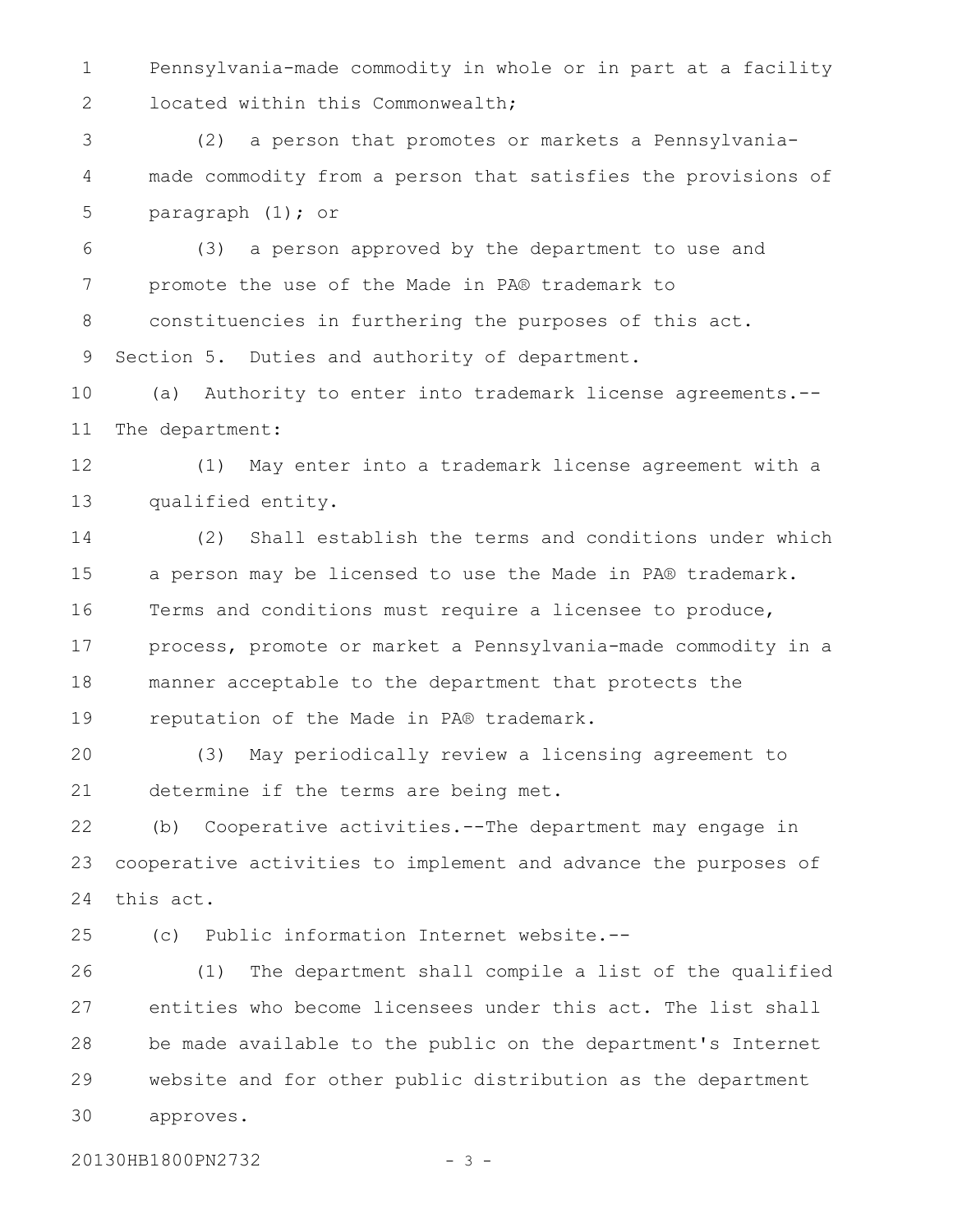(2) The list shall be updated every three months and include: (i) the Pennsylvania-made commodity produced, manufactured or promoted by the licensee; (ii) contact information for the licensee that may include an Internet website link; and (iii) one or more locations where the Pennsylvaniamade commodity may be purchased. Section 6. Trademark license agreement, application and licensure process. (a) General rules.-- (1) A qualified entity may apply to be licensed to use the Made in PA® trademark. (2) An application must: (i) be on a form prepared by the department; and (ii) require identification information and other information the department deems necessary to determine if an applicant is a qualified entity. (3) The application form shall be provided by the department upon request. (4) The department may determine whether a person is a qualified entity for purposes of this act. (5) If the department determines that an applicant is a qualified entity, it shall offer that qualified entity a trademark license agreement. (6) A trademark license agreement under this act is effective for one year from the date upon which an agreement is executed and may be renewed. An agreement must contain provisions allowing for the termination of the license agreement by the department or a licensee upon 60 days' 1 2 3 4 5 6 7 8 9 10 11 12 13 14 15 16 17 18 19 20 21 22 23 24 25 26 27 28 29 30

20130HB1800PN2732 - 4 -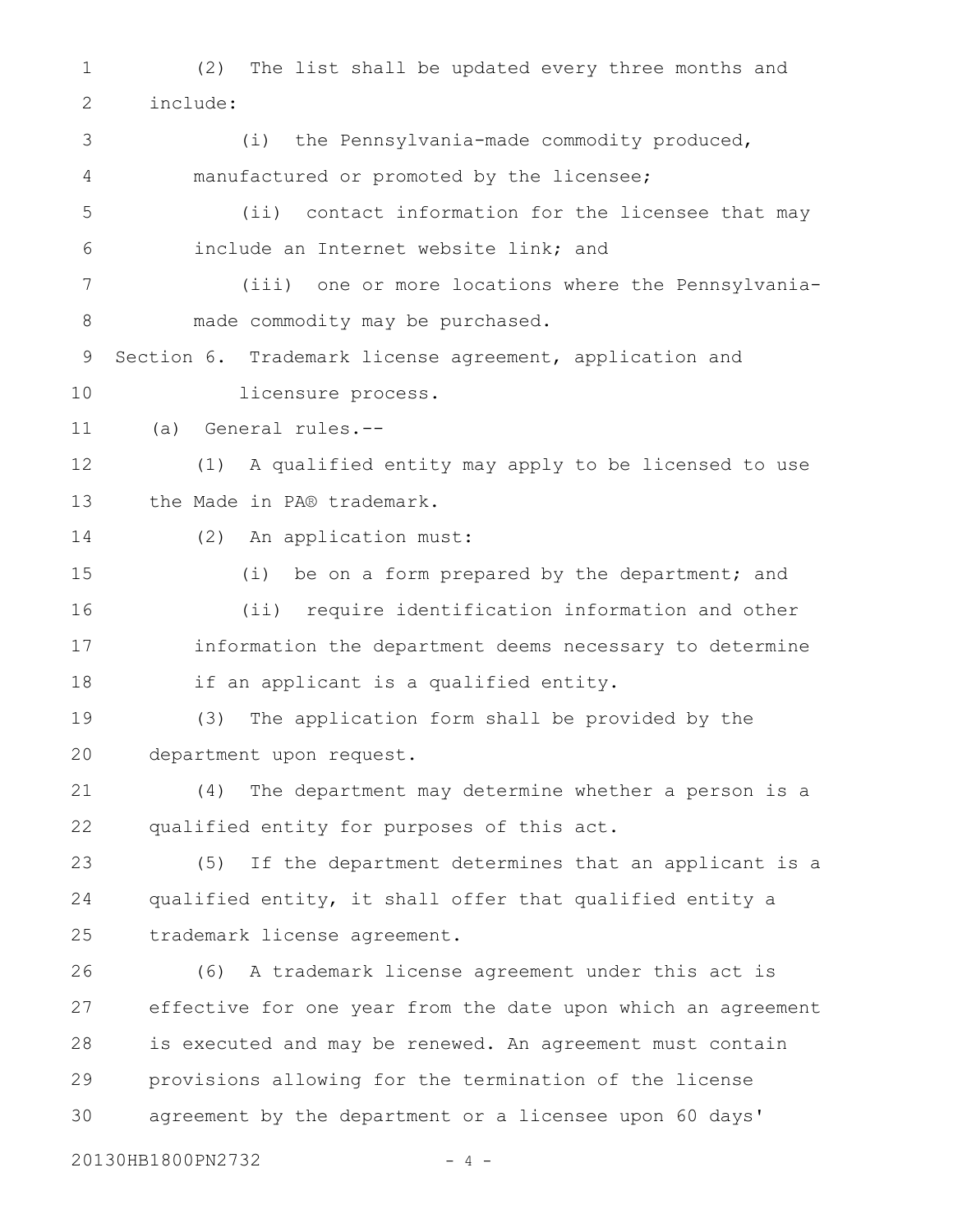advance written notice to the other party. 1

(b) Preexisting trademark license agreements.--A trademark license agreement that is in effect prior to the effective date of this section and authorizes the use of a Made in PA® trademark remains in effect until it is terminated or until the end of the current contract year, whichever occurs first. Section 7. Costs. 2 3 4 5 6 7

8

Reimbursement of costs are as follows:

(1) The department may charge a licensee for costs incurred by the department in connection with the licensee's participation in an activity, trade show, exhibition or other promotional event conducted or facilitated by the department. A charge must reasonably reflect the costs incurred by the department in facilitating the licensee's participation and may include the costs as proportional shares of event registration fees, equipment rental fees, display area rental fees and related costs. 9 10 11 12 13 14 15 16 17

(2) The department may charge a licensee for costs of Made in PA® promotional materials provided by the department at the request of the licensee. 18 19 20

Section 8. Made in PA® Trademark Licensing Fund. 21

(a) Establishment.--There is established in the State Treasury a special fund to be known as the Made in PA® Trademark Licensing Fund. The fund shall be an interest-bearing restricted revenue account. The following money shall be deposited into the fund: 22 23 24 25 26

(1) Money as is appropriated, given, granted or donated for the purpose established under this act by the Federal Government, the Commonwealth or another government or private agency or person. 27 28 29 30

20130HB1800PN2732 - 5 -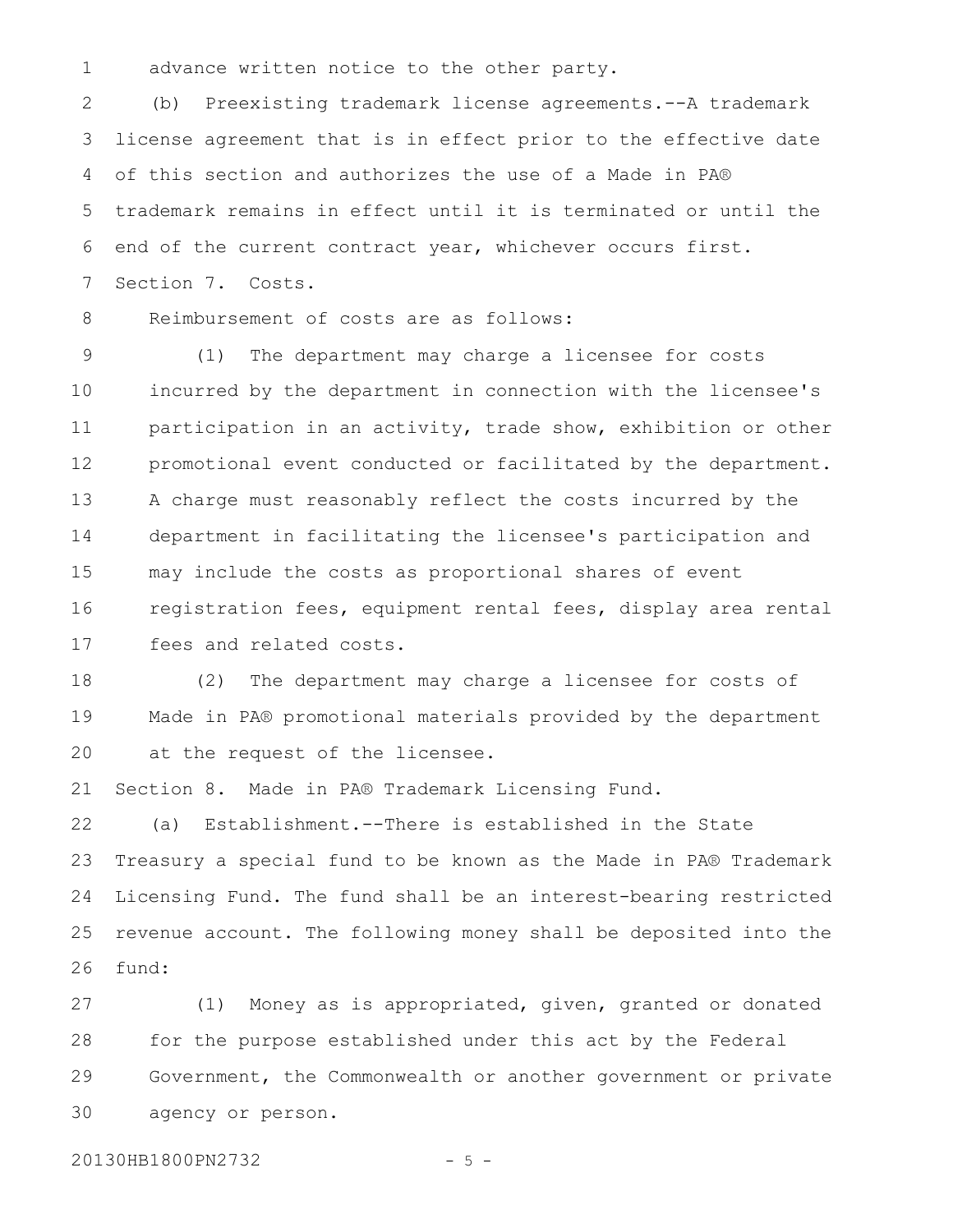(2) Funds derived from the costs established under section 7. 1 2

(3) Funds derived from civil penalties collected by the department under section 9. 3 4

(b) Appropriation.--Money in the fund is appropriated on a continuing basis to the department for the purpose of administering this act. The interest and earnings received from investment or deposit of the money in the fund shall be paid into the account for the purpose authorized by this section. Unexpended money and interest or earnings on the money in the fund may not be transferred or revert to the General Fund, but shall remain in the account to be used by the department for the purpose specified under this section. 5 6 7 8 9 10 11 12 13

14

(c) Use.--Money deposited in the fund shall be used to:

(1) promote the licensure and use of the Made in PA® trademark with respect to Pennsylvania-made commodities; 15 16

(2) promote the Made in PA® trademark as an identification of origin and quality; 17 18

(3) promote Pennsylvania-made commodities with respect to which the Made in PA® trademark is licensed; 19 20

(4) pay costs associated with monitoring the use of the Made in PA® trademark to prohibit the unlawful or unauthorized use of the trademark and enforcing rights of the trademark; and 21 22 23 24

(5) otherwise fund the department's costs in administering and enforcing this act. 25 26

Section 9. Civil penalties. 27

In addition to any other remedy available at law or in equity for a violation of a provision of this act or a trademark license agreement established under this act, the department may 28 29 30

20130HB1800PN2732 - 6 -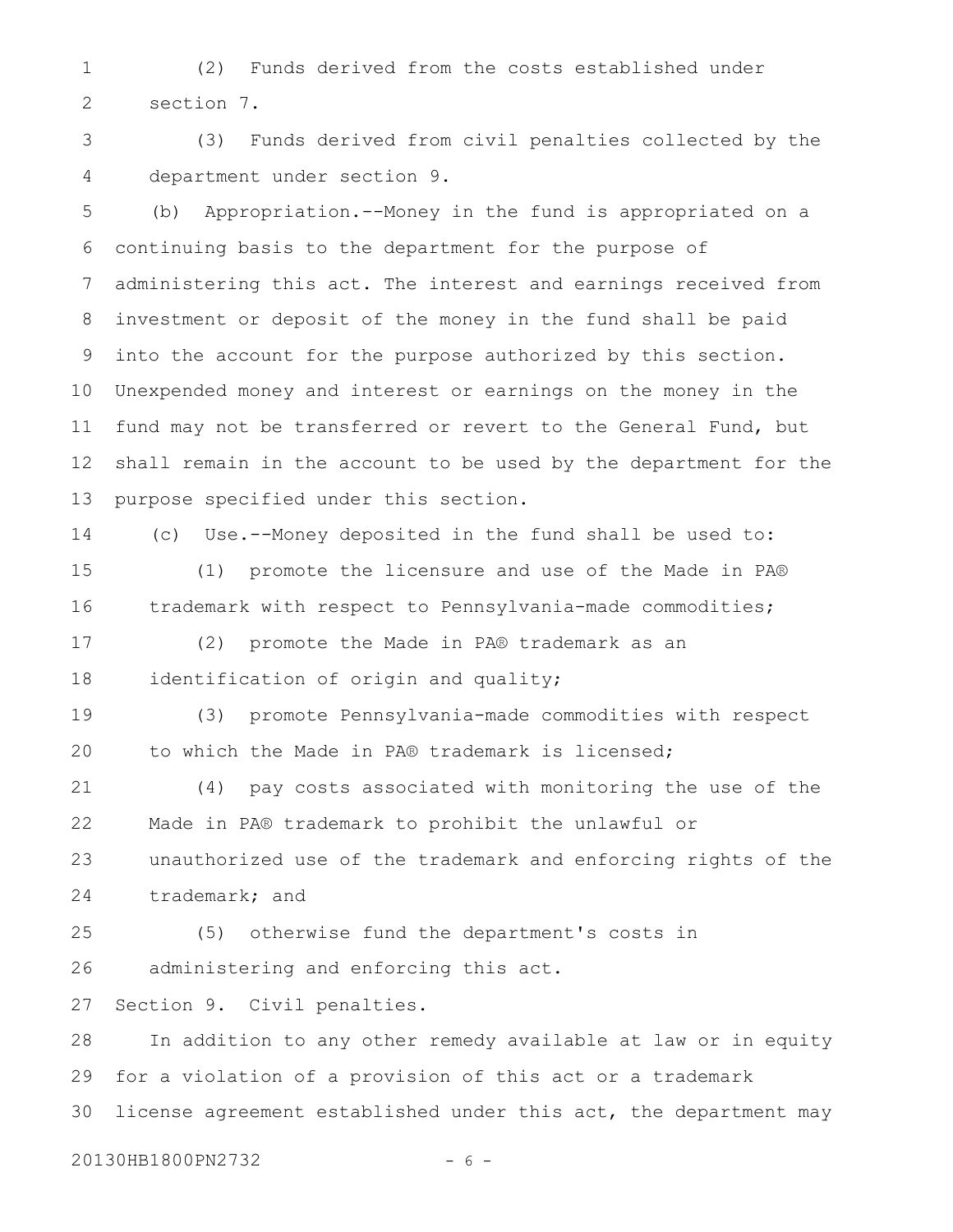assess a civil penalty upon the person responsible for the violation. The civil penalty assessed may not exceed \$10,000 and is payable to the Commonwealth and collectible in a manner provided under law for the collection of debt. 1 2 3 4

Section 10. Injunctive relief. 5

In addition to the other remedies provided under this act, the Attorney General, at the request of the department, may initiate, in Commonwealth Court or the court of common pleas of the county in which the defendant resides or has his place of business, an action in equity for an injunction to restrain violations of this act or a trademark license agreement. In the proceeding, the court shall, upon motion of the Commonwealth, issue a preliminary injunction if it finds the defendant is engaging in unlawful conduct under this act or is engaging in conduct that is causing immediate or irreparable harm to the public. The Commonwealth may not be required to furnish bond or other security in connection with the proceedings. In addition to an injunction, the court, in equity proceedings, may levy civil penalties as provided under section 9. 6 7 8 9 10 11 12 13 14 15 16 17 18 19

Section 11. Rules and regulations. 20

The department shall promulgate rules and regulations necessary to promote the efficient, uniform and Statewide administration of this act. For two years from the effective date of this section, the department may promulgate, adopt and use guidelines to implement the provisions of this act. The guidelines must be published in the Pennsylvania Bulletin but not be subject to review under section 205 of the act of July 31, 1968 (P.L.769, No.240), referred to as the Commonwealth Documents Law, sections 204(b) and 301(10) of the act of October 15, 1980 (P.L.950, No.164), known as the Commonwealth Attorneys 21 22 23 24 25 26 27 28 29 30

20130HB1800PN2732 - 7 -